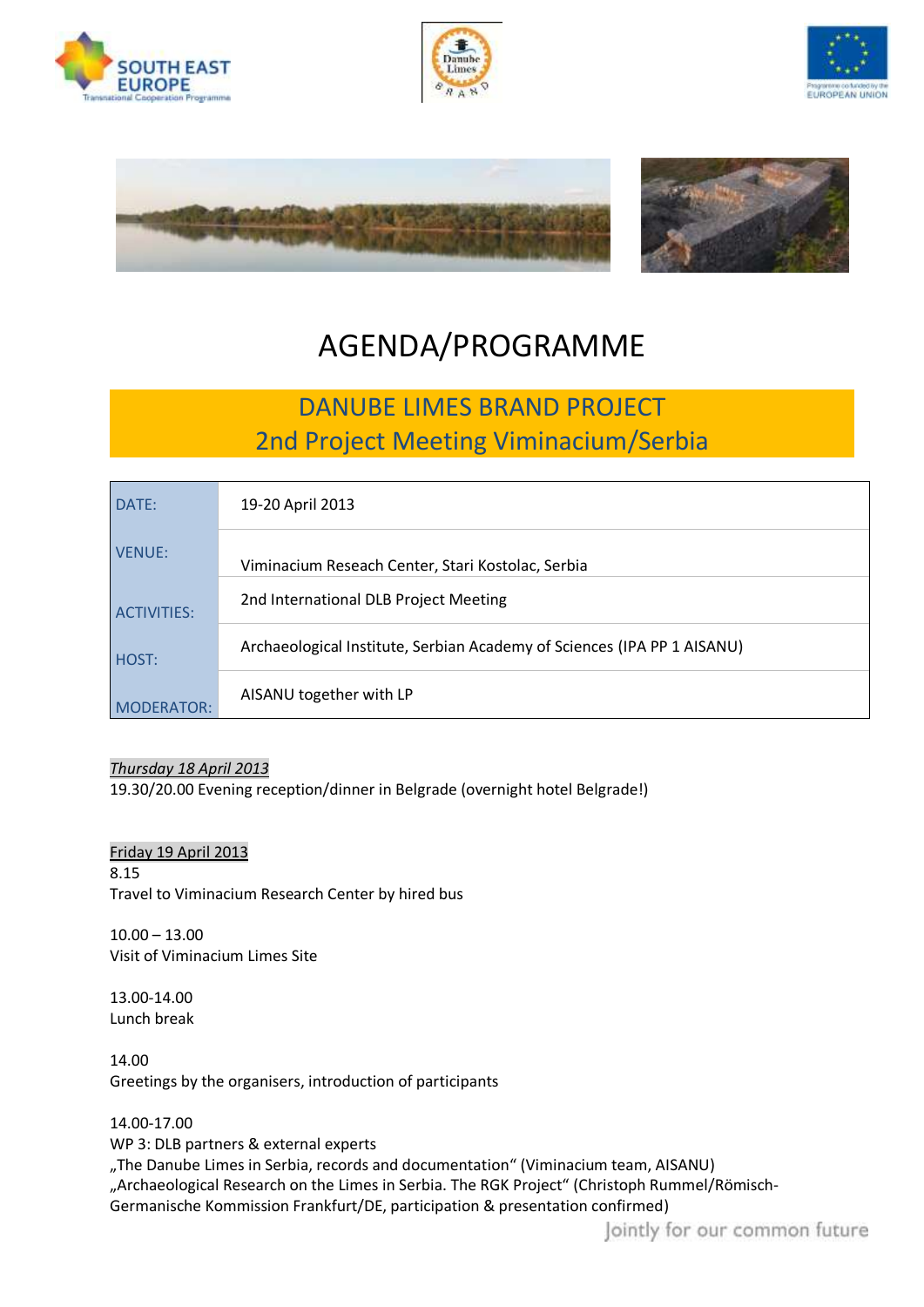





"The Antonine Wall Nomination Experience. How to involve various national, regional and local stakeholders and target groups" (David Breeze, UK, former Chief Inspector of Ancient Monuments, Historic Scotland, participation & presentation confirmed)

"Characteristic elements of river frontiers" (Erik Graafstal, Municipality of Utrecht/NL, participation & presentation confirmed)

"Mapping the Upper German-Raetian Limes. Challenges and solutions" (Andreas Thiel, Landesamt für Denkmalpflege Baden-Württemberg/DE, participation & presentation confirmed)

Progress reports of DLB PPs (responsible PP ERDF PP5 INP, D. Mihai) Croatia (IPA PP2 NMS AMO) Serbia (IPA PP1 AISANU) Bulgaria (ERDF PP6 NAIM BAS) Romania (ERDF PP5 INP) Austria (LP UNIVIE) General discussion on challenges and opportunities

17.00-18.00 WP 2: DLB partners Presentation of the first draft of the DLB Communication plan (responsible PP LP, S. Jilek) Presentation of the DLB website (LP, S. Jilek) Discussion on DLB virtual exhibition (LP, S. Jilek + all PPs)

Dinner & evening programme

*Saturday 20 April 2013* 9.00-10.30 WP 1: Discussion on reporting issues for 1st progress report, administrative and financial rules (DLB partners only, responsible PP LP, A. Schabl)

10.30-13.00 WP 5: Presentation of individual draft concepts & work plan for regional/local Limes sites (responsible PP M. Musilova) Hollenburg (ERDF PP1 DANUNI) Bratislava Castle (ERDF PP2 MUOP) Wellness and Wine Concept (ERDF PP3 KRF) Roman Route Rimini (ERDF PP4 PROVRN) Capidava (ERDF PP5 INP) BG Limes Site(s) (ERDF PP6 NAIM BAS) Viminacium (IPA PP1 AISANU) Batina (IPA PP 2 NMS AMO) " Archaeological Research and Presentation Concept for the Limes Site at Iža/Kelemantia in Slovakia" (Jan Rajtár, Institute of Archaeology/SK, participation & presentation confirmed)

WP 6:

Short presentation of draft concepts & progress on DLB pilot actions (responsible PP Zs. Bujdoso, KRF + AT, SK, HU, HR, SR, BG, RO)

13.00-14.00 Lunch break